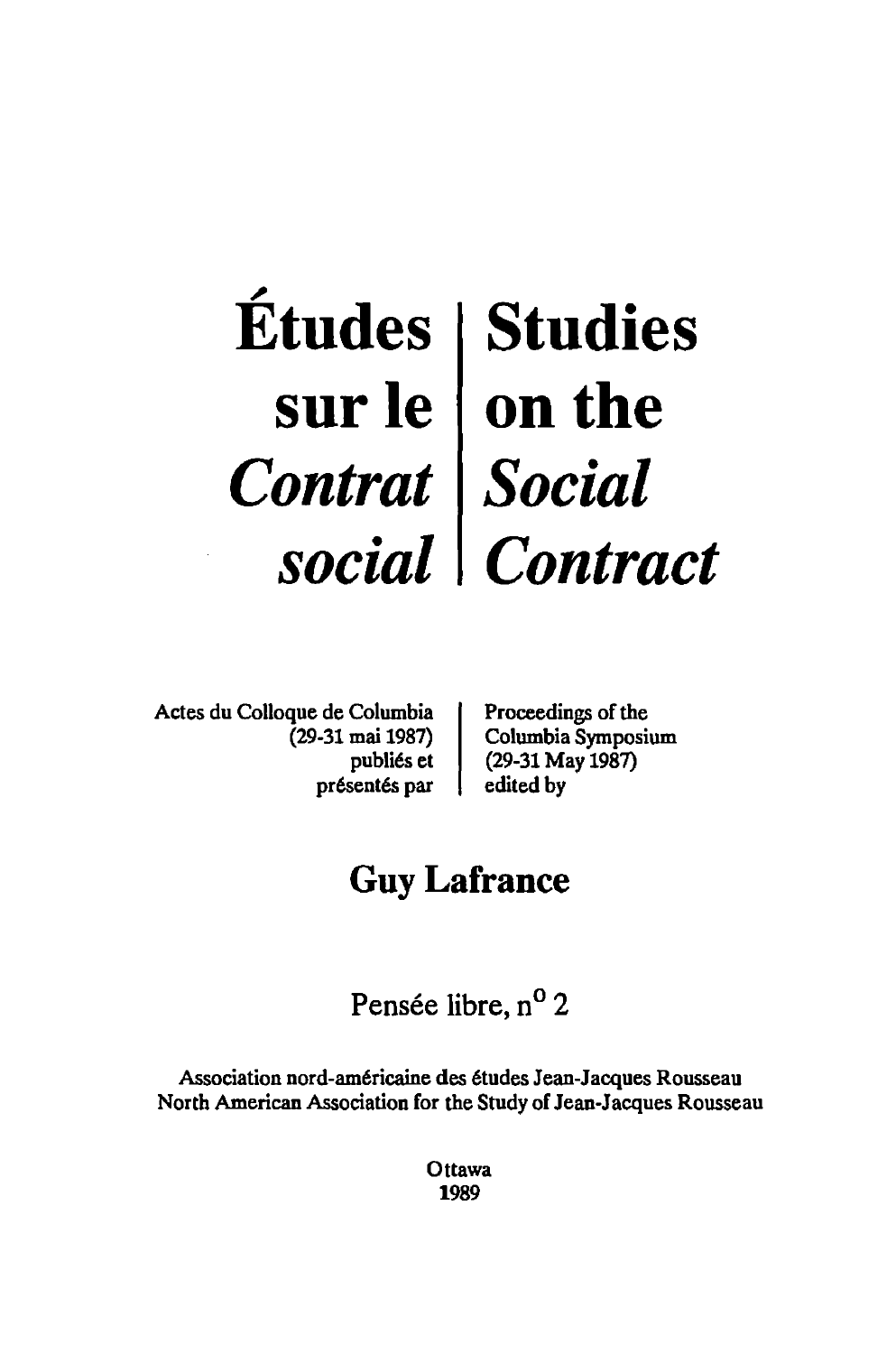#### **Donn6es de catalogage avant publication (Canada)**

Vedette principale au titre:

Etudes sur le Contrat social  $=$  Studies on the Social contract

(Pensée libre ; no 2) Texte en francais et en anglais. Comprend des références bibliographiques. ISBN 0·9693132·1-7

1. Rousseau, Jean·Jacques, 1712·1 *m.*  Contrat social--Congrès. I. Lafrance, Guy II. Association nord-américaine des études Jean.Jacques Rousseau. III. Titre: Studies on the Social contract. IV. Collection.

#### **Canadian Cataloguing In Publication Data**

Main entry under title:

Etudes sur le Contrat social  $=$  Studies on the Social contract

(Pensée libre ; no. 2) Text in French and English. Includes bibliographical references. ISBN 0-9693132·1·7

1. Rousseau, Jean-Jacques, 1712-1778. Contrat social-Congresses. I. Lafrance, Guy II. North American Association for the Study or Jean·Jacques Rousseau. III. Title: Studies on the Social contract. IV. Series.

JCI79.R9E881989 320'.01 C90.a90062-8P JC179.R9E881989 320'.01 C90.a90062-8F

Ouvrage publié grâce au concours de l'Association nord-américaine des études Jean-Jacques Rousseau et grâce à une subvention du Conseil de recherche en sciences humaines du Canada.

The publication of this volume was made possible by the co-operation of the North American Association for the Study of Jean-Jacques Rousseau and by a grant from the Social Sciences and Humanities Research Council of Canada.

@ Association nord-américaine des études Jean-Jacques Rousseau / North American Association for the Study of Jean-Jacques Rousseau, 1989

ISBN 0-9693132-1·7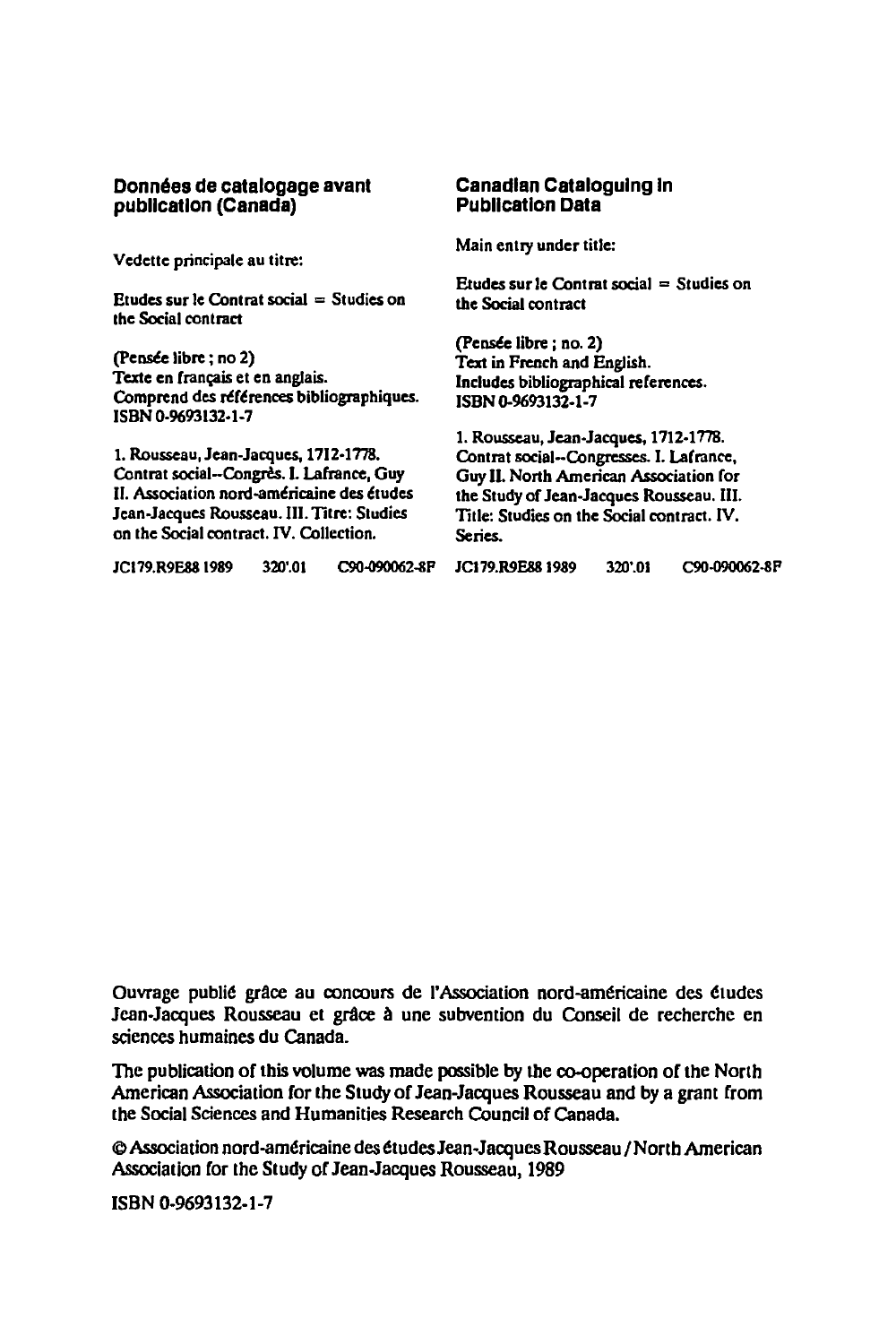## THE ROLE OF ROUSSEAU'S WRITINGS ON

### WAR AND PEACE IN THE

## EVOLUTION OF THE *SOCIAL CONTRACT*

Rousseau ended his *Discourse on the Origins of Inequality* in 1754 with a frightening scenario of civil repression and inequality within nation states and continual wars between them. Eight years later he began the final draft of the *Social Contract* with a vision of a legitimately constituted state in which conquest is not considered a right and where force can not be the basis of law. In the interim between the two great works. besides working on various articles for the *Encyclopédie*, on the *Lettre à d'Alembert*, and on *La Nouvelle Heloise.* Rousseau drafted numerous notes pertaining to relations between states and wrote what is generally referred to as the "fragment" on "L'État de Guerre." Within the same time period he also sifted through several volumes of a plan for a European confederation for peace that had been proposed earlier in the century by the Abbe de Saint-Pierre. and with these writings in hand. carefully composed both an "Extrait" of the *Projet de Paix Perpetuelle* arguing why a confederation for international peace was necessary and a "Jugement" of it arguing why. although the plan was a good one, the *amour propre* of self-interested princes would prevent the plan from ever being adopted. These writings on war and peace, I will argue in this paper. constituted significant steps in the development of Rousseau's political understanding and can be seen as having an important role in the formulation of the principles of the *Social Contract.* At a time when questions about relations between states figure so largely in the discussions of relations within states. it is perhaps not inappropriate to stress that the principles of domestic political right that Rousseau put forth in the *Social Contract* were in part rooted in his earlier attempts to find ways to limit war and to promote peace.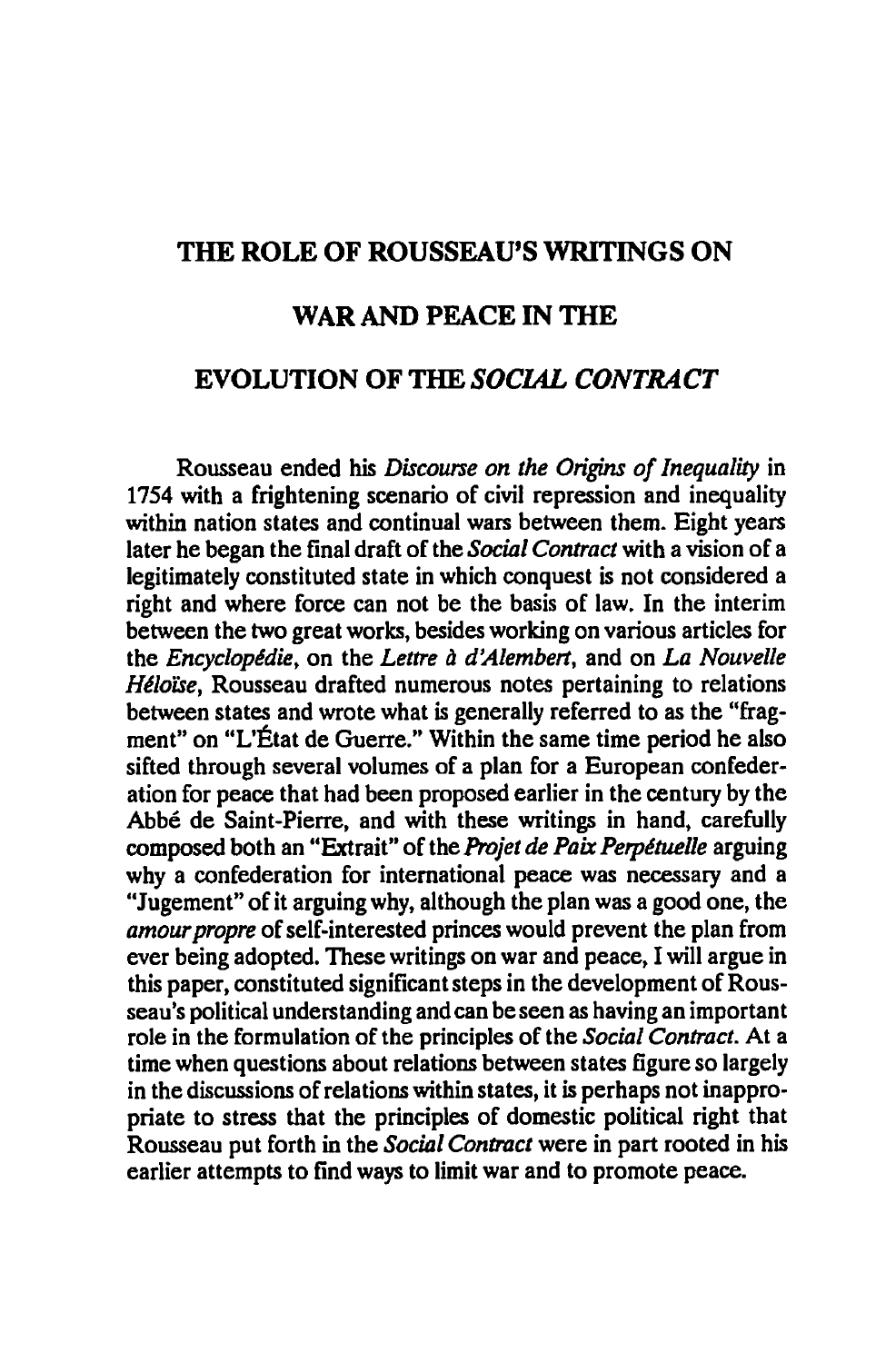Except for the work in the early years of this century done by J.L. Windenberger, G. Lassudrie-Duchène, and C.E. Vaughan,<sup>1</sup> and the more recent brief treatments by Stanley Hoffmann, R.H. Hinsley, and Kenneth Waltz, $^2$  surprisingly little attention has been given to Rousseau's writings on war and peace. This relative neglect may in part be explained by the fragmentary nature of Rousseau's writings on "L'État de Guerre." Last year, however, while I was working on a dissertation entitled "Rousseau on War, Peace and Education," I happened to discover a new arrangement for these fragments which I hope will lead in the future to a deeper appreciation of Roussau's thinking about international relations. A detailed report of my research on these fragments appeared in *History of Political Thought* in the summer of 1987; here I will only briefly review what I discovered in order to show the importance of the manuscript on "L'État de Guerre" for the evolution of the *Social Contract.* 

Never published by Rousseau himself but probably drafted shortly after he completed the second *Discourse,* the fragment referred to as "L'État de Guerre" consists of three sheets of approximately 10 1/2 by 7 1/2 paper which has been folded in half and written on both sides, thus making twelve medium-sized pages of very compressed and heavily reworked text. Due to some uncertainty about the correct order in which the three folded sheets were meant to be read, the manuscript has until now remained something of an enigma. When Edouard Dreyfus-Brisac first published a text of the fragment in 1896 as an appendix to his annotated edition of Du Contrat Social, he read the manuscript as three sheets folded inside of each other; but when C.E. Vaughan looked at the manuscript again in 1914 for his edition of *The Political Writings of Jean-Jacques Rousseau* he saw

<sup>1.</sup> See J.L. Windenberger, *Essai sur le système de politique étrangère de J.-J. Rous*seau: La *République Confédérative des Petits États* (Paris: Alphonse Picard et Fils, 1900); Georges Lassudrie-Duchène, Jean-Jacques Rousseau et le Droit des *Gens* (paris: Imprimerie Henri Jouve, 1906); and Jean-Jacques Rousseau, *A*  Lasting Peace through the Federation of Europe and The State of War, trans. C.E. Vaughan (London: Constable and Co., 1917).

<sup>2.</sup> See Stanley Hoffmann, "Rousseau on War and Peace," *TheAmerican Political Science Review,* vol. 17, no. 2 (June 1963), pp. 317.53; R.H. *Hinsley,Powerand the Pursuit of Peace: Theory and Practice in the History of Relations between States* (Cambridge: Cambridge University Press, 1963), pp. 46-61; and Kenneth N. Waltz, *Man, theState, andWar:A TheorencalAnalysis(NewYork:* Columbia University Press, 1954), pp. 165-86.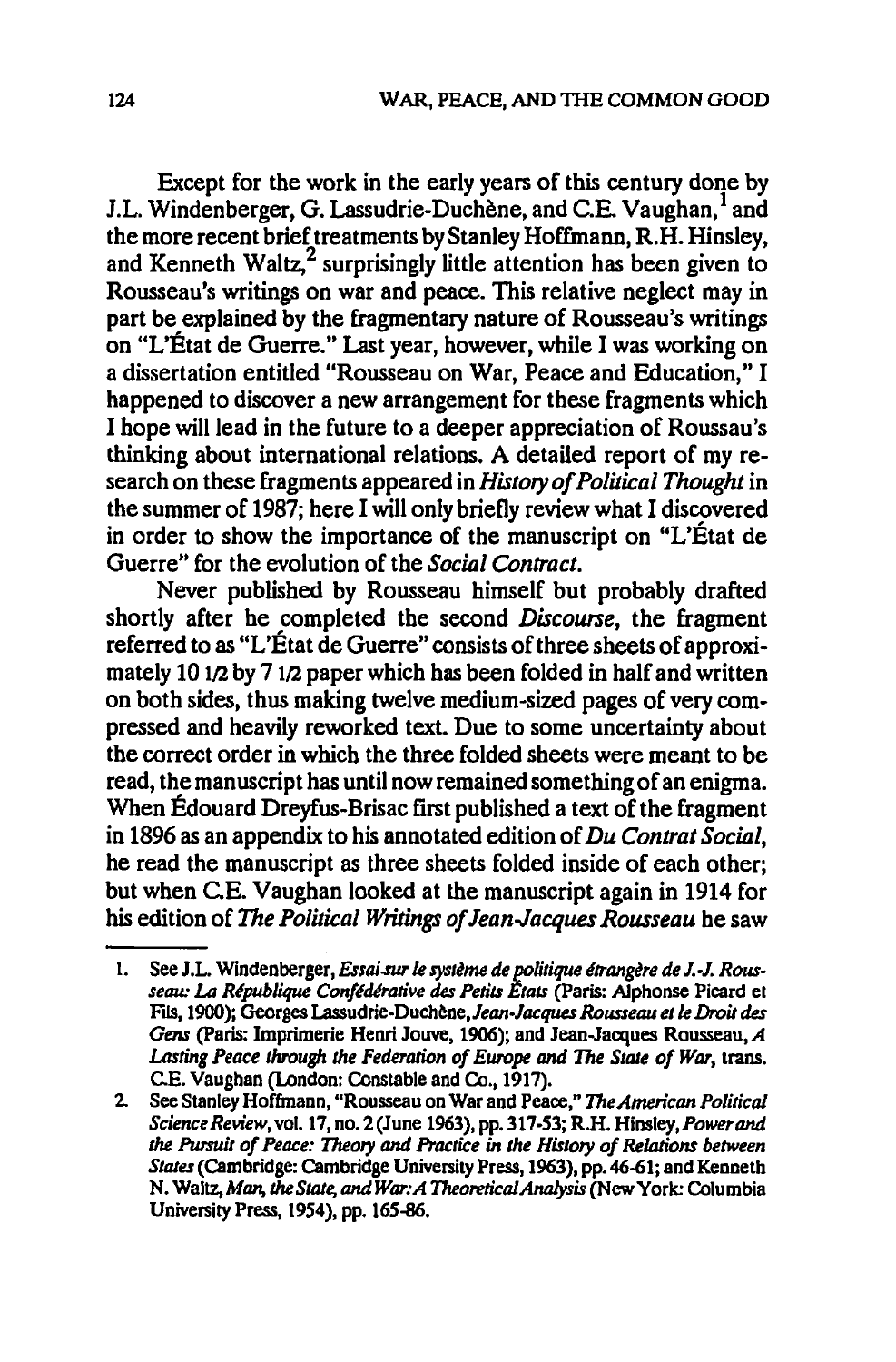that the Dreyfus-Brisac version contained too many awkward breaks and inconsistencies to be valid and suggested instead that Rousseau seemed to have filled in all four sides of the first sheet from beginning to end and then afterward had gone on to fill in the other two sheets folded inside of each other. Vaughan admitted, however, that even this reconstructed version of the text contained several gaps in Rousseau's argument, and he finally speculated that perhaps "We have to do, not with one fragment, but with two or three. $3<sup>3</sup>$ 

Despite Vaughan's doubts about the integrity of the manuscript, it is his version of it which has been accepted as the definitive one since 1915: it is according to his arrangement that the pages of the manuscript are currently preserved in the Rousseau archives in Neuchâtel, and it is essentially his version that appears in the Pléiade edition of Rousseau's *CEuvres completes.* A close look at this text, however, still reveals a number of very puzzling inconsistencies. One of the most bothersome breaks in the argument, as Vaughan pointed out, is a paragraph which begins "Ces exemples suffisent pour donner une idée des divers moyens dont on peut affaiblir un état," for what precedes this paragraph are not examples but principles, and what has been alluded to is not how states can weaken each other but why states tend to go to war with each other. A second, more serious problem has to do with the fragment's overall structure: the piece begins with a rather secondary quibble with Hobbes, moves into an implicit critique of Grotius, and then reverts back to an attack on Hobbes-a sign of haphazardness which is inconsistent with the carefulness with which individual sentences have been reworked and revised. Most bothersome of all, however, is the text's beginning, which is "Mais." "Mais," the piece begins, "quand il seroit vrai que cette convoitise illimitée et indomptable seroit développée dans tous les hommes au point que le suppose notre sophiste" (and the reader has to presume that Rousseau is referring to Hobbes) "ne produiroit-elle pas eet etat de guerre universelle de chacun contre tous, dont Hobbes ose tracer l'odieux tableau.<sup>14</sup> This sentence obviously does not read like an openingsentenee, especially not one by Jean-Jacques

<sup>3.</sup> Jean-Jacques Rousseau, The *Political Writings* 0/ *Jean-Jacques Rousseau,* ed. C.E. Vaughan, 2 vols. (New York: John Wiley & Sons, 1962), vol. 1, p.281.

<sup>4.</sup> Jean-Jacques Rousseau, *(Euvres compUtes,* ed. Bernard Gagnebin and Marcel Raymond. 4 vols. (paris: Gallimard, 1964), vol. 3, p. 601.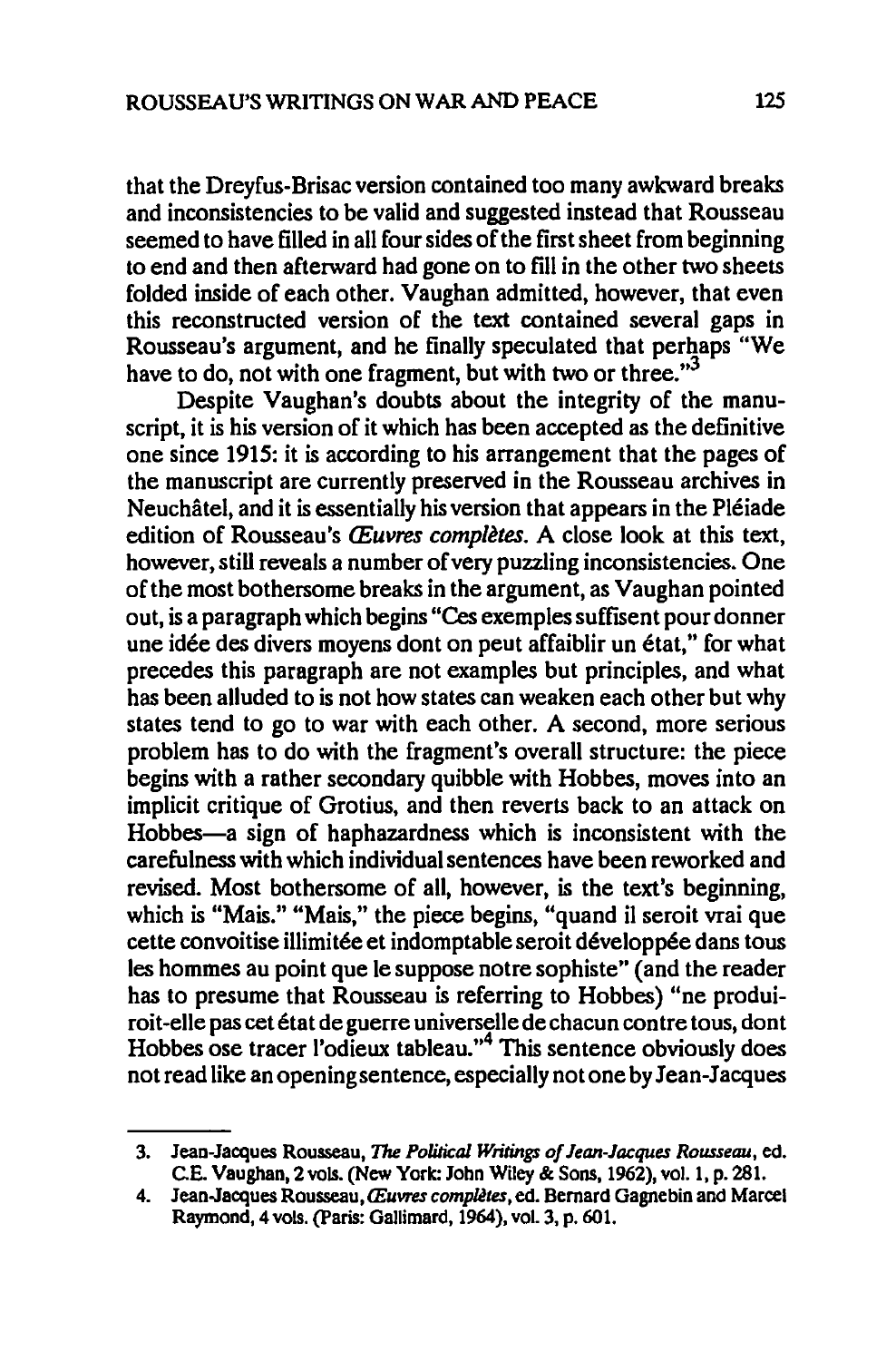Rousseau. As one examines this sentence and the rest of its paragraph, one can not help sensing that one is in the middle of Rousseau's argument with Hobbes, not at its beginning. This suspicion grows when one reads in a footnote by the editors of the Pleiade edition that the title "Que l'état de guerre naît de l'état social," which appears right above the sentence beginning with "Mais," is *crossed out* in the original manuscript.

Finally, to complicate matters even more, there is an additional fragment included in the Appendix of the Pleiade edition which has been given the title "Guerre et état de guerre." This fragment was not discovered until 1965, and when it was discovered was donated not to the Rousseau archives in Neuchâtel but to the Rousseau archives in Geneva. The editors provocatively mention that this fragment probably "relates to" the larger fragment at Neuchâtel, but until last year no one had tried to find out exactly how the two fragments might relate to each other.

I became puzzled and intrigued by the uncertainties concerning the proper order for the fragments on "L'État de Guerre" when I undertook a translation of the fragments as part of my dissertation. I was specifically interested in the possiblity of finding a new arrangement for the sheets of the manuscript which would be different from both the Dreyfus-Brisac and the Vaughan versions and which would at least allow the passages pertaining to Hobbes to be kept together as a unit.

In January of last year I had the chance to go to Neuchâtel and Geneva to examine the fragments myself and to see if the more logical arrangement I had in mind would actually work with Rousseau's original manuscript. What I discovered was that in order to integrate the two passages on Hobbes into a coherent argument all I needed to do was to flip over the second two pages of the manuscript so that they are folded in the opposite direction from the way they have been folded before. When I did this-using a photocopy, since the original is stitched onto archival paper—I saw that the page with the crossed out title and the paragraph beginning with "Mais" could be fitted into the "centerfold" of the document, and that with this simple refolding another more eloquent passage becomes the text's introduction, the

5. Ibid., p. 1553.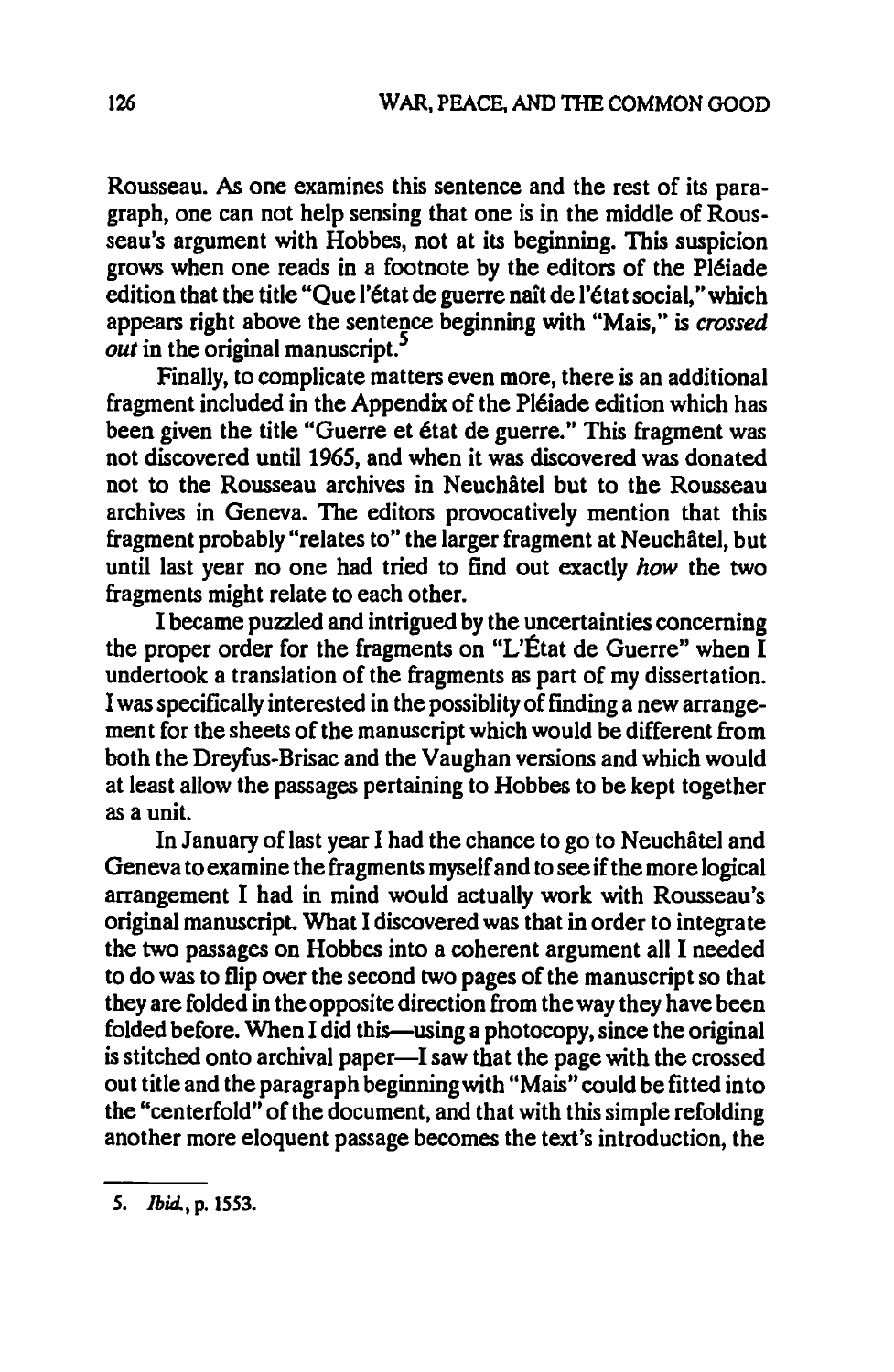polemic against Hobbes becomes a unit, and the overall flow of Rousseau's ideas becomes much more coherent.

There still remained the problem posed by the words "Ces exemples," however, which even with the rearranged pages of the Neuchatel manuscript were still not preceded by any examples. At this point I realized that what the Geneva fragment refers to is examples of how states can harm each other, and when I went to examine the fragment in Geneva I discovered that once the sheets of the Neuchatel fragment are placed in their new and more coherent order, the single folded sheet of the Geneva fragment falls right into place just before the page beginning with "Ces exemples."

With the Neuchâtel manuscript on "l'État de Guerre" in a more logical order and the Geneva fragment in its proper location, what has long been regarded as two or more separate fragments becomes a single well-developed exposition consisting of four integral parts. First there is a grand "overture" where Rousseau eloquently alerts his readers to the horrors of war and to the "contradiction manifeste" in the way civil life is organized. Next comes a substantial central section (titled "De l'état social") in which he proceeds from a critique of the concept of "natural" war (explicitly directed against Hobbes) to an analysis of war between states (implicitly directed against Grotius), and in which he rigorously attributes the origin of war to the nature of the state itself. This is followed by a somewhat parenthetical section (titled "Idée générale de la guerre d'état à état") in which Rousseau describes the specific methods that states use to harm each other. Finally there is a fourth section (titled "Distinctions Fondamentales") in which he turns his attention from questions of actual war to questions of legitimate war. ("J'ai parle ci-devant de l'état naturel, ... je parle ici de l'état légitime.") This final section is obviously incomplete, since it only touches upon the huge subject of "the rights of war," and it leads one to surmise that the exposition seen here is the one Rousseau was referring to in his March 9, 1758 letter to M.-M. Rey in which he stated that "Mes Principes du droit de la guerre ne sont point prêts."<sup>o</sup> At the same time, however, it is interesting to note that Rousseau ends the manuscript with a discussion of the relationship between slavery and the rights of war, for that

<sup>6.</sup> Jean-Jacques Rousseau, *Correspondance complète*, ed. R.A. Leigh, 43 vols. (Geneva: Institut et Musée Voltaire, 1984), tome 5, pp. 50-51. Cited also in Rousseau, *(Euvres completes,* vol. III, p. CXLVI.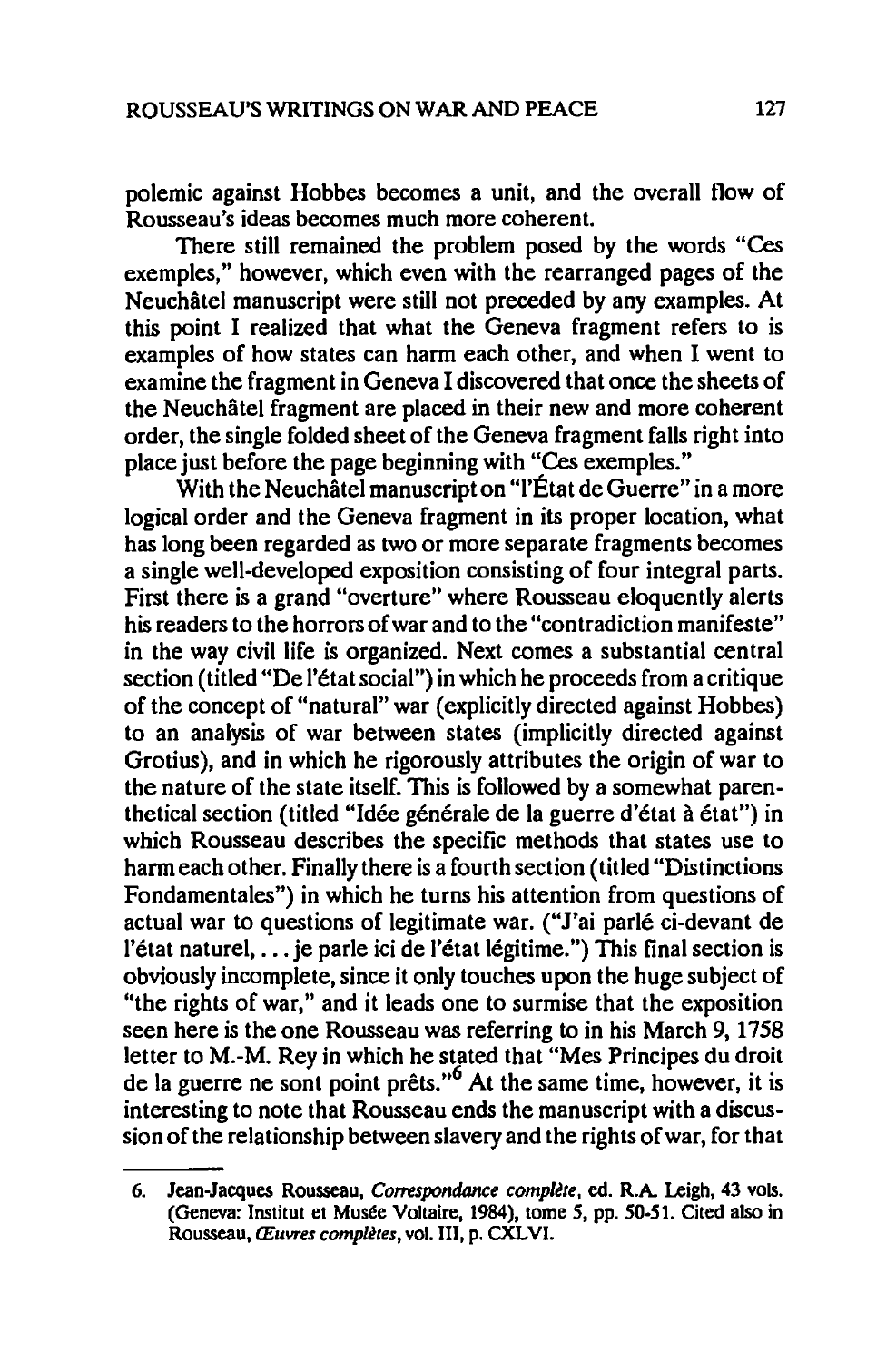is precisely the relationship which he analyzes at greater length in Chapter IV of Book I of the *Social Contract.* 

In between the last two sections of the reconstructed manuscript is a page of the Geneva fragment which has been crossed out by Rousseau and which includes a somewhat long digression on the distinction between "la guerre" and "l'état de guerre." This lengthy digression does interrupt the flow of Rousseau's argument, which is probably why he crossed it out. However, since the definition of "l'etat de guerre" that Rousseau gives us here so presciently describes the condition of a "cold war" similar to the one that has been carried on between the United States and the Soviet Union, one is tempted to disregard Rousseau's own editing and keep the digression in the text.

Besides its intrinsic value as an indication of the seriousness with which Rousseau approached the problem of war, the reconstructed manuscript on "L'Etat de Guerre" can be seen to represent an important bridge between the *Discourse on the Origins of Inequality*  and the *Social Contract.* First of all, the manuscript paved the way for the *Social Contract* by providing the context within which Rousseau was able to sharpen his assessment of Hugo Grotius. In the *Discourse on the Origins of Inequality* Rousseau's references to Grotius are very different from his references to Hobbes: Hobbes is explicitly and implicitly one of Rousseau's main antagonists in the work, whereas Grotius is mentioned with relative respect; indeed, in the Dedication, in a fond recollection of the books in Isaac Rousseau's workshop, Grotius' name is placed alongside of those of Tacitus and Plutarch-a true mark of honor. By the time he wrote the *Social Contract* eight years later, however, Rousseau's assessments of Hobbes and Grotius had clearly converged, and the argument against Hobbes that force cannot constitute law blends easily into the argument against Grotius that slavery cannot constitute a right. This convergence, together with Rousseau's critical perception that Grotius' "most persistent mode of reasoning is always to establish right by fact ... a method ... favorable to tyrants"<sup>7</sup> can be seen to have developed out of Rousseau's attempt to formulate a "Principes du droit de la guerre" that

<sup>7.</sup> Jean-Jacques Rousseau, On the Social Contract with "Geneva Manuscript" and "Political Economy," ed. Roger D. Masters, trans. Judith R. Masters (New York: St. Martin's Press, 1978), p. 47.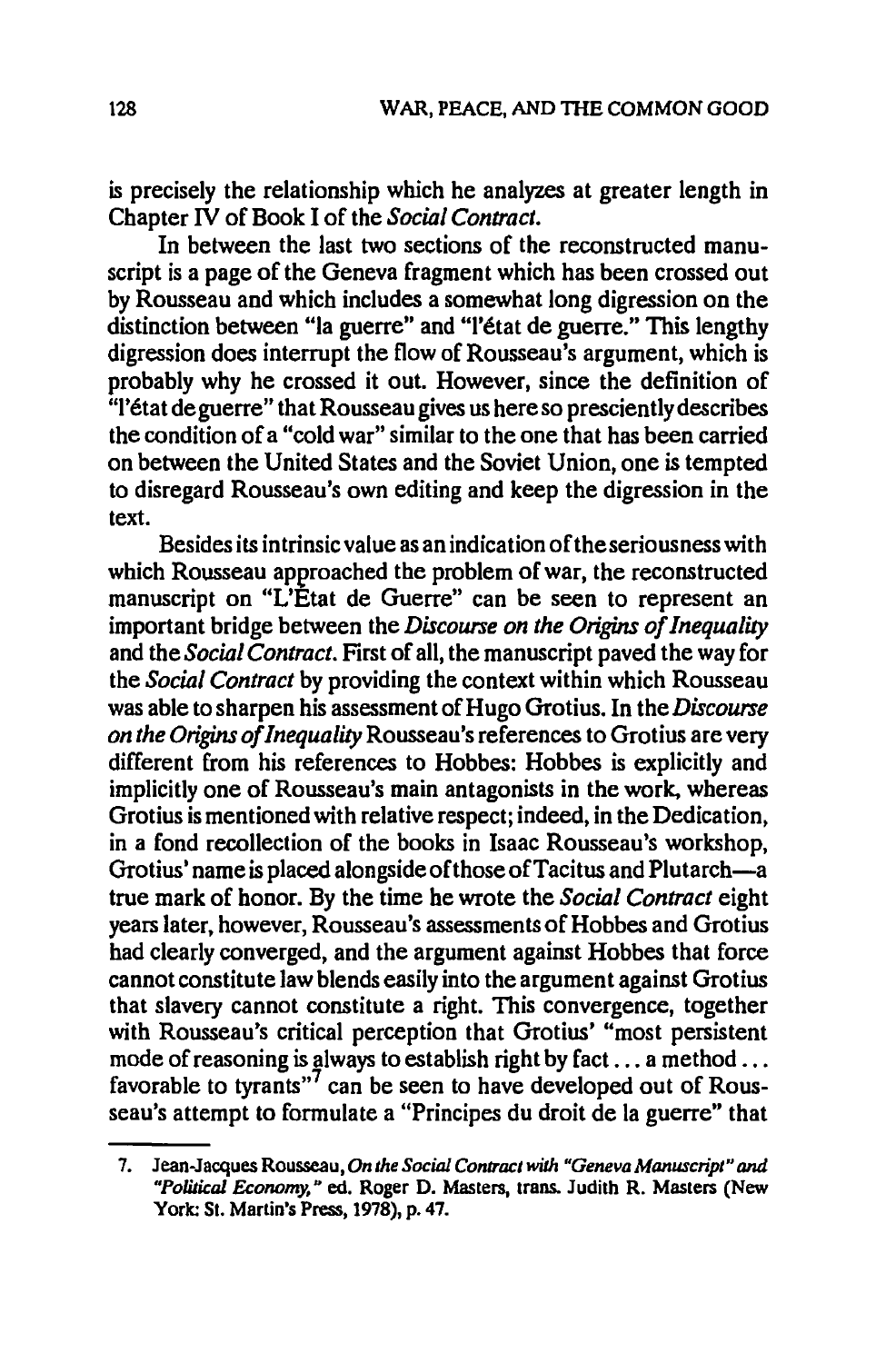would be an alternative to Grotius' well-known *Rights of War and Peace.* 

The opening wedge for Rousseau's critique of Grotius can be found in the first section of the manuscript on "L'État de Guerre" right after the description of natural man. Rousseau proceeds to argue that real war can not be said to exist between *any* individualseither between individuals in the state of nature, or between individuals in the civil state, or between individuals who happen to be kings. Here Rousseau is implicitly directing his arguments not so much at Hobbes as at Grotius, whose categories of public war, private war, and mixed war had been the starting point of his *Rights of War and Peace.* In contrast to Grotius' multilayered categories, Rousseau will argue that since war originates not in human nature or in individuals but in the system of international relations itself, war can by definition only be public and must thus be treated as a political convention or institution. It is this important principle that later provides the basis for Rousseau's critique in Book I of the *Social Contract* of Grotius' attempt to justify slavery on the basis of the rights of conquest. The argument with Hobbes about the relationship between war and human nature that Rousseau had worked out in the second *Discourse*  is thus extended, in the manuscript on "L'Etat de Guerre," to include an argument with Grotius about the relationship between war and the state.

In addition to providing the initial context for Rousseau's critical assessment of Grotius, there are other important ways in which the manuscript on "L'État de Guerre" can be seen to form a transition between the second *Discourse* and the *Social Contract.* First of all the structure of the piece represents a spanning of the two texts. The first two sections, where Rousseau points to the ironic contradictions between civil order and international anarchy and then argues against the idea of a "natural war of every man against every man," recalls much of the underlying argument of the second *Discourse* (albeit in an abbreviated form and in a somewhat different sequence). Alternatively, the last three sections of the manuscript, where Rousseau analyzes what constitutes the "well-being" and "life" of a body politic and then goes on to hint at the criteria for "legitimate" war, looks forward to Book I of the *Social Contrat-par*ticularly Chapter IV, "On Slavery," where he will explore in depth the definition of war as a political relation and will attempt to deduce fundamental notions about the rights of war from that definition.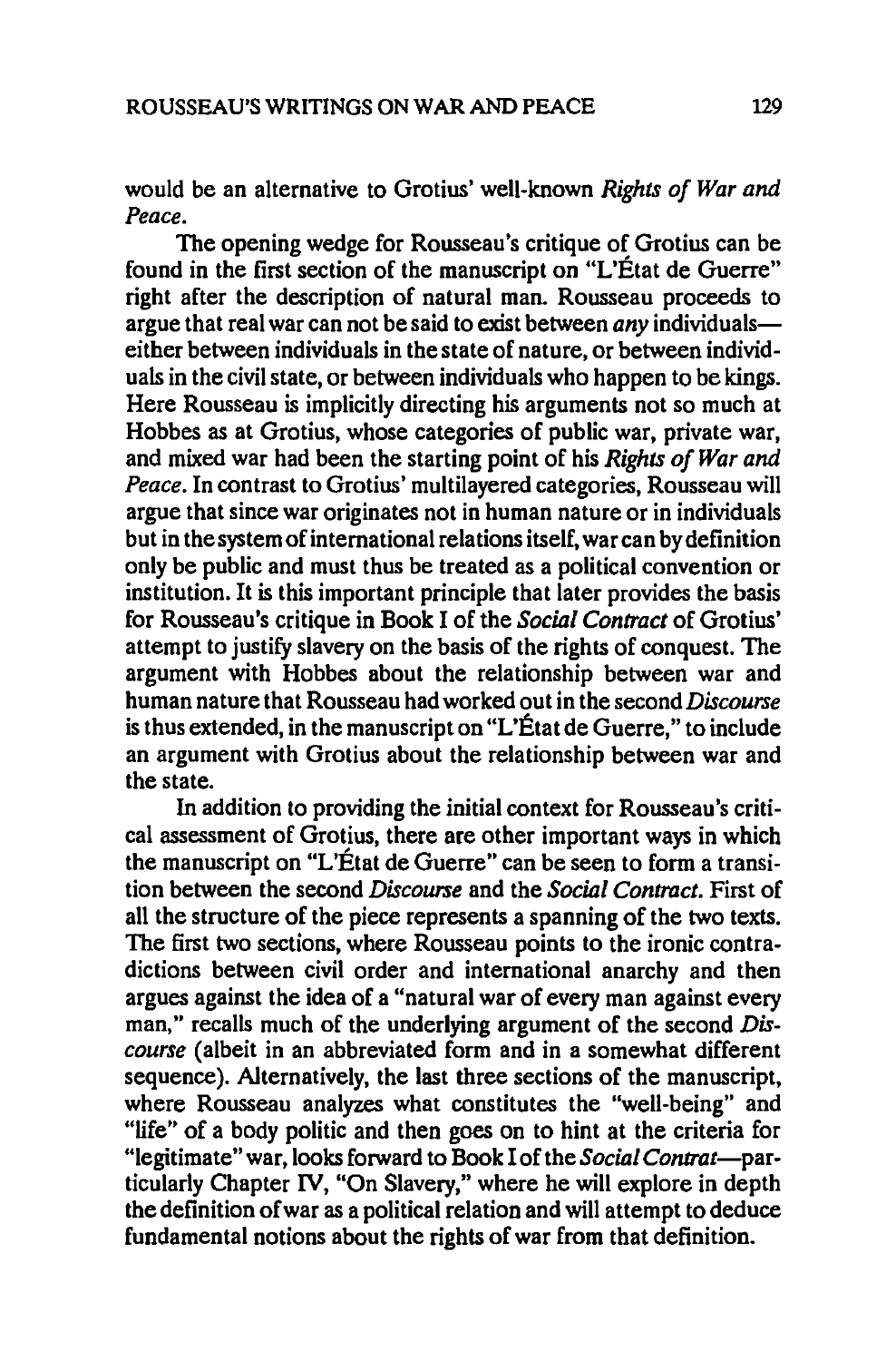More important even than representing a textual bridge be· tween the second *Discourse* and the *Social Contract,* the manuscript on "L'État de Guerre" shows Rousseau making the crucial transition from questions of actual politics to questions of legitimate politics. This is perhaps the most important way that the writings on war contributed to the genesis of the *Social Contract-and* it is a devel· opment that could not be appreciated as long as the pages of the manuscript remained out of order. In Vaughan's edition of the text the statement "Up until now I have been speaking of the natural state ... now I am speaking of the legitimate state" was buried in the middle of the argument, *before* the anguished descriptions of civil society as "miserable people groaning under an iron yoke" and of international relations as "a panorama of murder-ten thousand slaughtered men, the dead piled up in heaps .... " With this sequence of ideas to go by, it is no wonder that Stanley Hoffmann and R.H. Hinsley have drawn cynical and pessimistic lessons from Rous· seau's writings on war. But with the new arrangement these parts of the exposition are reversed: Rousseau's initial focus is on *de facto*  politics-the way things are organized; but towards the end he makes an explicit shift to legitimate politics—to the way things ought to be organized.

At this point one might ask why Rousseau never completed his "Principes du droit de la guerre." One can only speculate that he gradually came to see the futility of pursuing a discussion of rights outside of any context of law. With no overarching legal framework as its basis, the assessment of a political body's "rights" becomes meaningless. This would explain why he eventually decided to place tbe particular precepts resulting from his "Principes du droit de la guerre" within the context of the *Social Contract.* For while the rights of war may have little meaning outside of any context of law, they do have meaning as the moral guidelines for the foreign policy of a legitimately constituted political community.

Such a hypothesis also serves to explain why Rousseau became interested, in the mid-1750s, in the Abbe de Saint-Pierre's project for a European confederation for peace. There is an intriguing passage at the beginning of the manuscript on "The State of War" which may have been the starting point for Rousseau's interest in international peacekeeping structures. "The perfection of the social order consists," he says, "in the conjunction of force and law. But for this it is necessary that law direct force. According to the notion that princes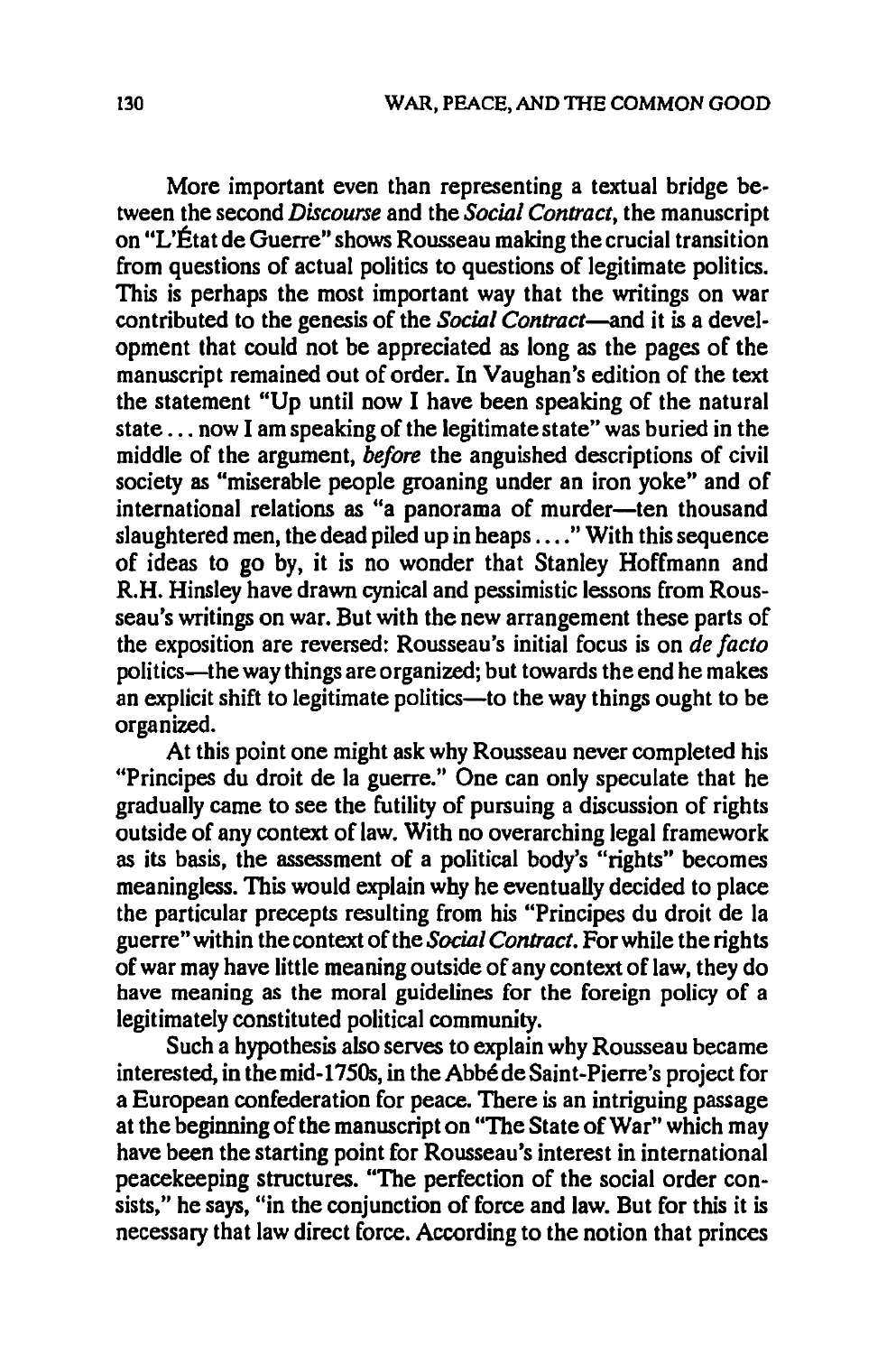must be absolutely independent, however, mere force alone-which appears as law to its own citizens but merely as *raison d'etat* to foreigners-deprives the latter of the power and the former of the will to resist, so that in the end the vain name of justice serves only to safeguard violence.<sup>8</sup> It may be argued that Rousseau saw the *Projet de Paix Perpetuelle* as a way to counter the notion that princes must be absolutely independent and to bring the use of force between nations under the direction of law.

Now is not the *time* to explore in full the many different layers of meaning that can be discovered in Rousseau's "Extrait" and "Jugement" of the Abbe de Saint-Pierre's *Projet de Paix Perpetuelle.*  Instead I would like simply to suggest that perhaps even more than the manuscript on "L'Etat *de* Guerre," the writings on the *Projet de Paix Perpetuelle* served as an important trial run for *some* of the fundamental ideas of the *Social Contract.* A few examples of the parallels between the two texts should suffice to make this clear.

One aspect of Rousseau's writings on the *Projet de Paix Perpetuelle* that it is important to *take* note of is his assertion that international peacekeeping structures will not evolve naturally (as Kant, for example, would later imply they would) but instead could only result from a deliberate act of human will. At the beginning of the "Extrait" Rousseau contrasts the common ties of history and geography that make Europe into a cultural unit with the actual state of war which arises out of rivalries and competing claims for supremacy. In all this, Rousseau goes on to point out, things are only following their natural course, since any society "without leaders or without laws, their union formed or maintained by chance, must necessarily degenerate into quarrels or dissension." To get beyond "the state of war" which, though *not* natural to individuals *is* natural to states, it would be necessary, Rousseau says, to have a coercive force that could ensure the maintenance of peace. "Everyone can *see:'* he says, that "once there is a society it is necessary to have a coercive force which organizes and coordinates the movements of its members so that the common interests and reciprocal ties are given the solidity that they would not be able to have by themselves." However, he goes on to point out, "It would be a great error to hope that the violent state of things could ever change simply by the force of circumstances and

<sup>8.</sup> Rousseau, Œuvres complètes, vol. 3, p. 610.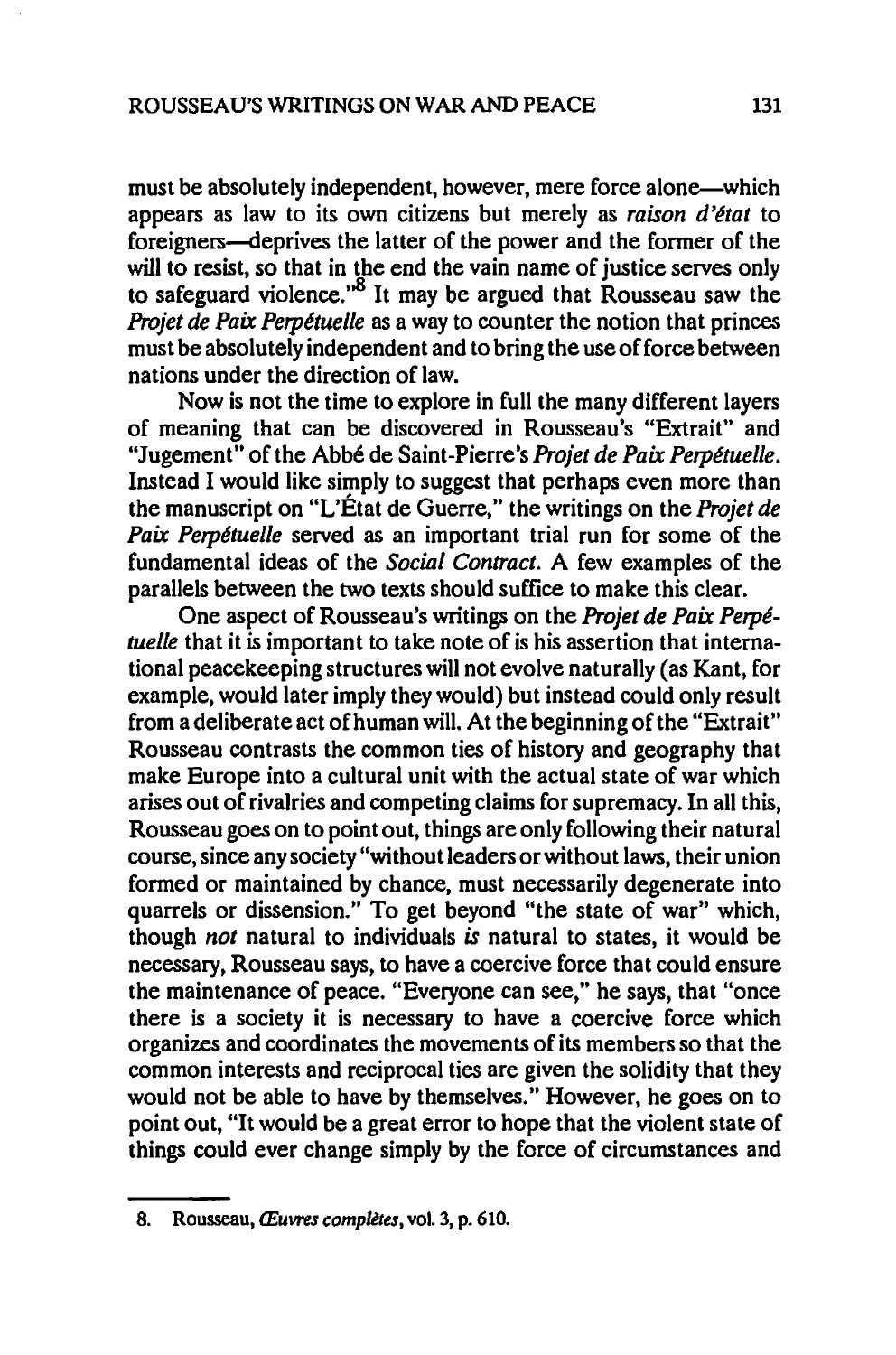without the help of art," that is, without the deliberate creation of new political structures.<sup>9</sup>

Later in the *Social Contract* Rousseau will make a similar point, albeit in somewhat different terms. He assumes, he says in Chapter VI of Book I, "that men have reached the point where obstacles to their self-preservation in the state of nature prevail by their resistance over the forces each individual can use to maintain himself in that state. Then that primitive state can no longer subsist and the human race would perish if it did not change its way of life." But earlier in the Book, in Chapter I, he had made it clear that the political right upon which to base such a new association "does not come from nature; it is therefore based on conventions."<sup>10</sup> Unlike the natural law theorists who believed that social life was natural to man and that ever more just and inclusive human associations would develop by themselves, Rousseau's observations of both international and national life had led him to see that security and legitimacy would not come about "without the help of art."

An even more obvious similarity between Rousseau's vision of a confederation for international peace and his vision of a social contract for civil order is in the elements of equality and mutual dependence that both institutions would be built on. In the *Projet de PaixPerpetuelle* Rousseau points out that in order to form a confederation that would be durable, "it would be necessary to put all the members in such a mutual dependence not only that no one alone would be in a condition to resist all the others, but also that particular associations which would be harmful to the whole would meet in it obstacles sufficient to prevent their execution." Later on, where he is arguing that the sovereignty of the contracting princes would not be jeopardized by such a confederation, he develops this idea of equal dependence even further: "By submitting themselves to the judgments of the assembly in their quarrels among their peers and by depriving themselves of the dangerous power of seizing the property of others, [these princes] would only assure themselves of their real rights and renounce those that they don't have .... [One's] liberty might be alienated in the hands of a master, but it is strengthened in the hands of one's peers." $11$ 

<sup>9.</sup> Ibid., pp. 569-570.

<sup>10.</sup> Rousseau, *Social Contract,* pp. 52 and 47.

<sup>11.</sup> Rousseau, *(Euvres completes,* vol. 3, pp. 573 and 583-84.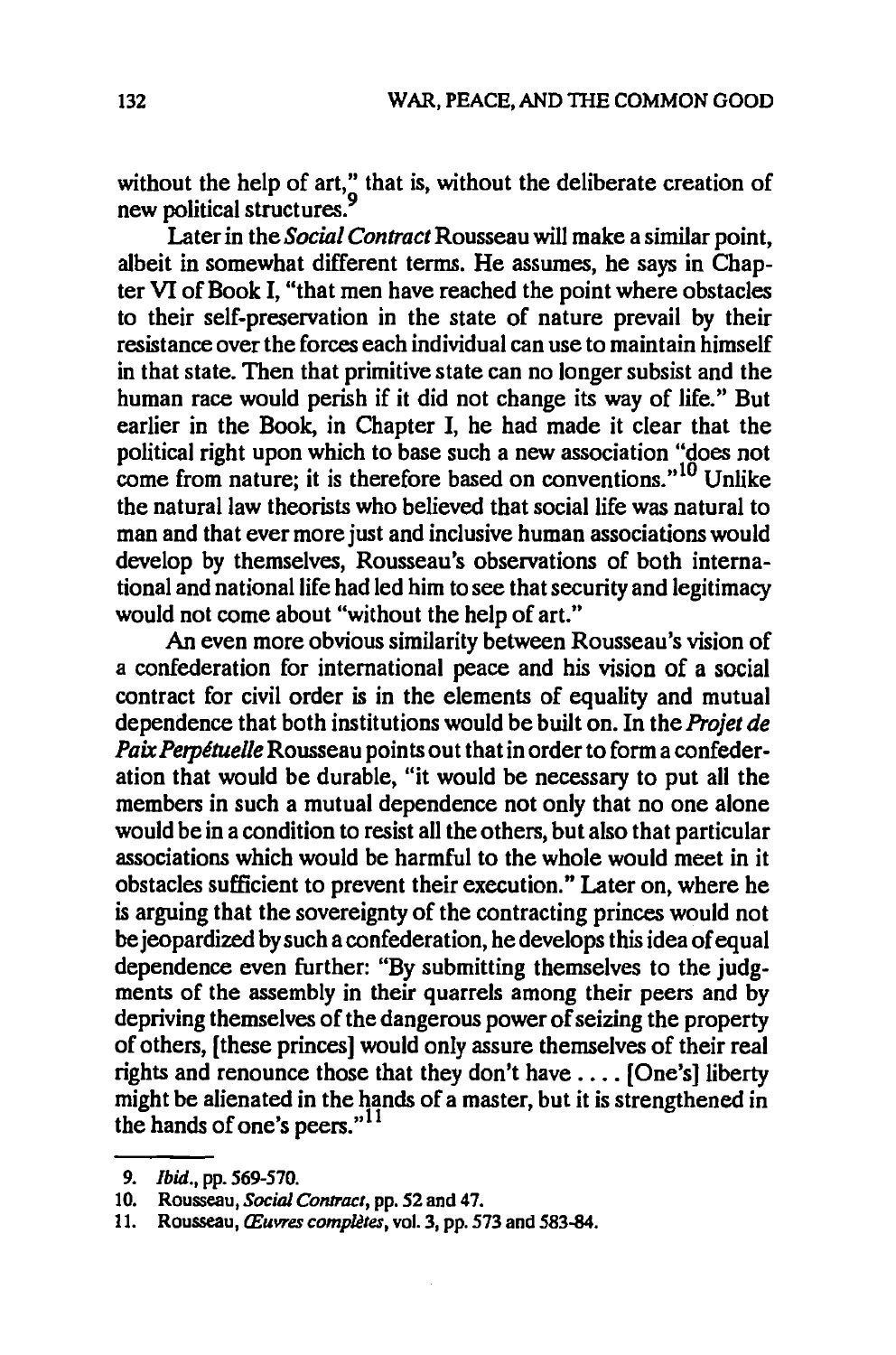It is quite probable that the experience of working through the complex relationships between equality and liberty in the *Projet de Paix Perpetuelle* contributed to Rousseau's ability to formulate, five or six years later, the well-known description of the *Social Contract's*  purpose as to "Find a form of association that defends and protects the person and goods of each associate with all the common force, and by means of which each one, uniting with all, nevertheless obeys only himself and remains as free as before."<sup>12</sup> In the *Projet de Paix Perpetuelle* Rousseau had argued that it is the equality of sovereign states that could provide the mutual dependence necessary to make a confederation legitimate and secure; here in the *Social Contract* he is arguing in similar terms that it is the equality of individuals that can provide the mutual dependence necessary to make a republic legitimate and secure. The contexts are somewhat different, but the underlying principles are the same.

A final parallel between the *Projet de Paix Perpetuelle* and the *Social Contract* is Rousseau's assessment of what is to be gained and what is to be lost by leaving the "state of nature" and entering into a context of law. At the end of his "Extrait" Rousseau sums up both the "inconveniences" which result from the "present manner of settling differences between princes by the right of the strongest" and the advantages to be gained by a confederation for peace. Among the thirteen inconveniences of the *status quo* are "continual and inevitable changes in the relationships between peoples which hinders any one of them from being able to hold on to the power that it rightfully possesses," "no perfect security as long as one's neighbors aren't either annihilated or subjugated," and "precautions and immense expenses for keeping oneself on guard." Among the advantages of the proposed confederation, he says, would be "complete assurance that . . . present and future conflicts would always be terminated without any war . . .," "perfect security for the administration of all reciprocal agreements between one prince and another," and "liberty and perfect security in regard to commerce  $\dots$ <sup>13</sup>

The "pros and cons" of entering into a civil state that Rousseau presents us with in the *Social Contract* can in many ways be seen as a condensed summary of his lengthy evaluation of the *Projet de Paix* 

<sup>12.</sup> Rousseau, *Social Contract*, p. 53.

<sup>13.</sup> Rousseau, Œuvres complètes, pp. 587-88.